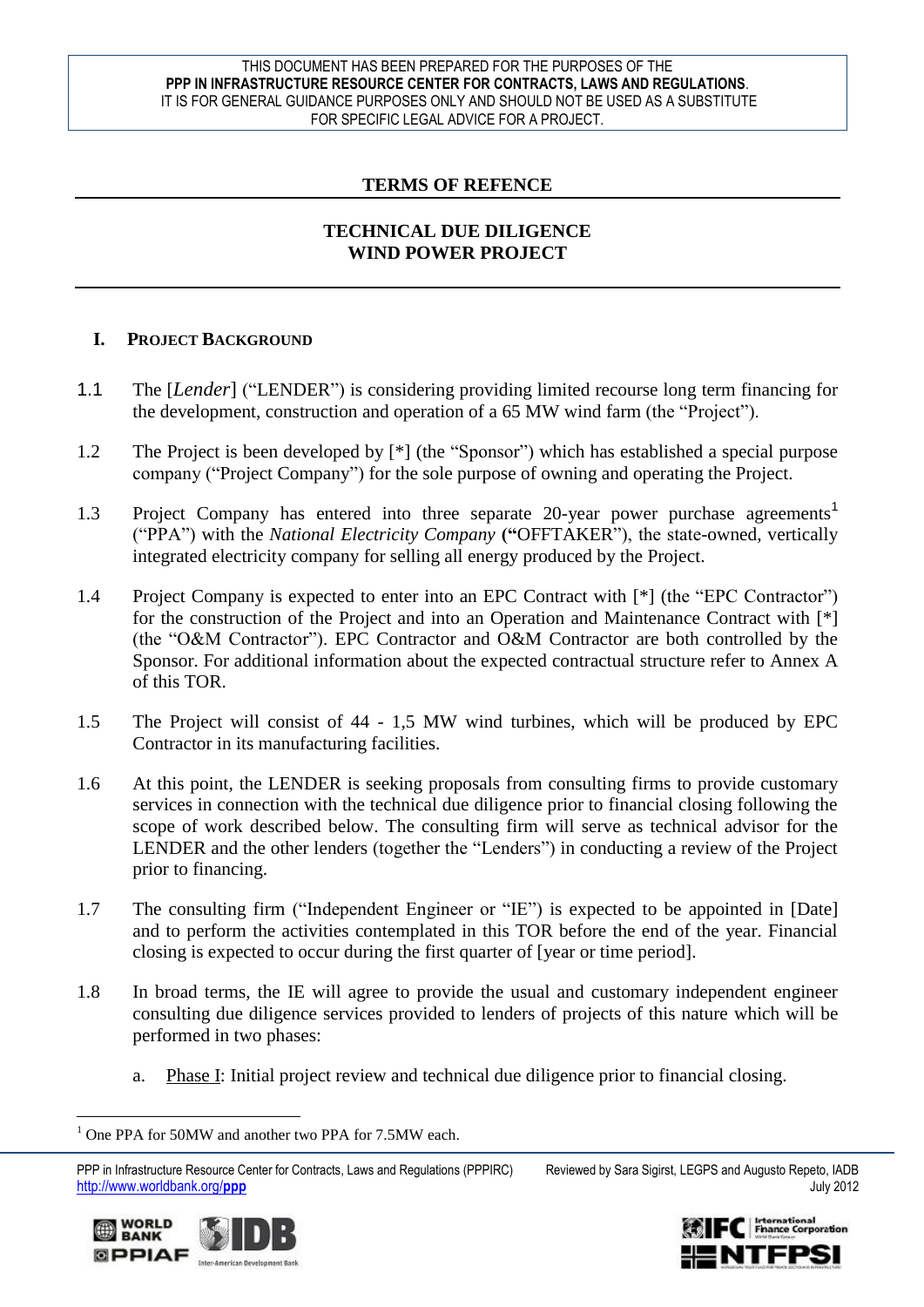- b. Phase II: Construction and performance test monitoring and operations monitoring during commercial operation and after financial closing.
- 1.9 **The Scope of Work outlined under Phase II is not authorized and it will not be contracted at this time.** However, the LENDER is asking the IE to provide indicative pricing and conditions for Phase II, which will be taken into consideration during selection process of the works for Phase I.
- 1.10 The technical teams of the Sponsor will be available to the IE in order to review the studies and other documentation as well as to test the assumptions underlying the various aspects of the technical and operational fundamentals of the Project.
- 1.11 The IE will perform all tasks within the scope of work with high professional skill based on its due diligence and experience. The IE will perform the work in an efficient manner and will avoid unnecessary expenses by assigning appropriate personnel, utilizing appropriate means of communication, optimizing travel schedules and through other appropriate means without compromising the thoroughness or quality of the work.
- 1.12 The IE will be available to attend meetings with the Lenders on an as-needed basis and to make various presentations, if required.
- 1.13 The IE will cooperate with other independent consultants, as necessary, for those subjects to be reviewed by them that may pertain to the scope of work of the IE.
- 1.14 The IE shall prepare a complete Technical Evaluation Report (the "Report") that will be used by the Lenders in their credit approval activities. The IE should be prepared to review documents and conduct meetings in both Spanish and English and shall produce reports in English.
- 1.15 The work will include trips to the project site during the initial project review (Phase I) and the construction period (Phase II); such trips are to be agreed with the LENDER. Trip costs will be incorporated in the overall budget to be included in the Consultant Service Agreement (Phase I) and later in the Monitoring Agreement (Phase II).

# **II. SCOPE OF WORK**

### **A. Phase I – Technical Due Diligence**

### **1. Basic Design and Planning Review of the Wind Farm**

- 2.1 Review and opine on:
	- a. Quality of construction work, O&M plan and man-power availability.
	- b. Review and opine on all Project investment costs.
	- c. Review and opine on wind farm design, including review of macro and micro siting, wake effects, and potential upwind development effects;





PPP in Infrastructure Resource Center for Contracts, Laws and Regulations (PPPIRC) Reviewed by Sara Sigirst, LEGPS and Augusto Repeto, IADB http://www.worldbank.org/**ppp** July 2012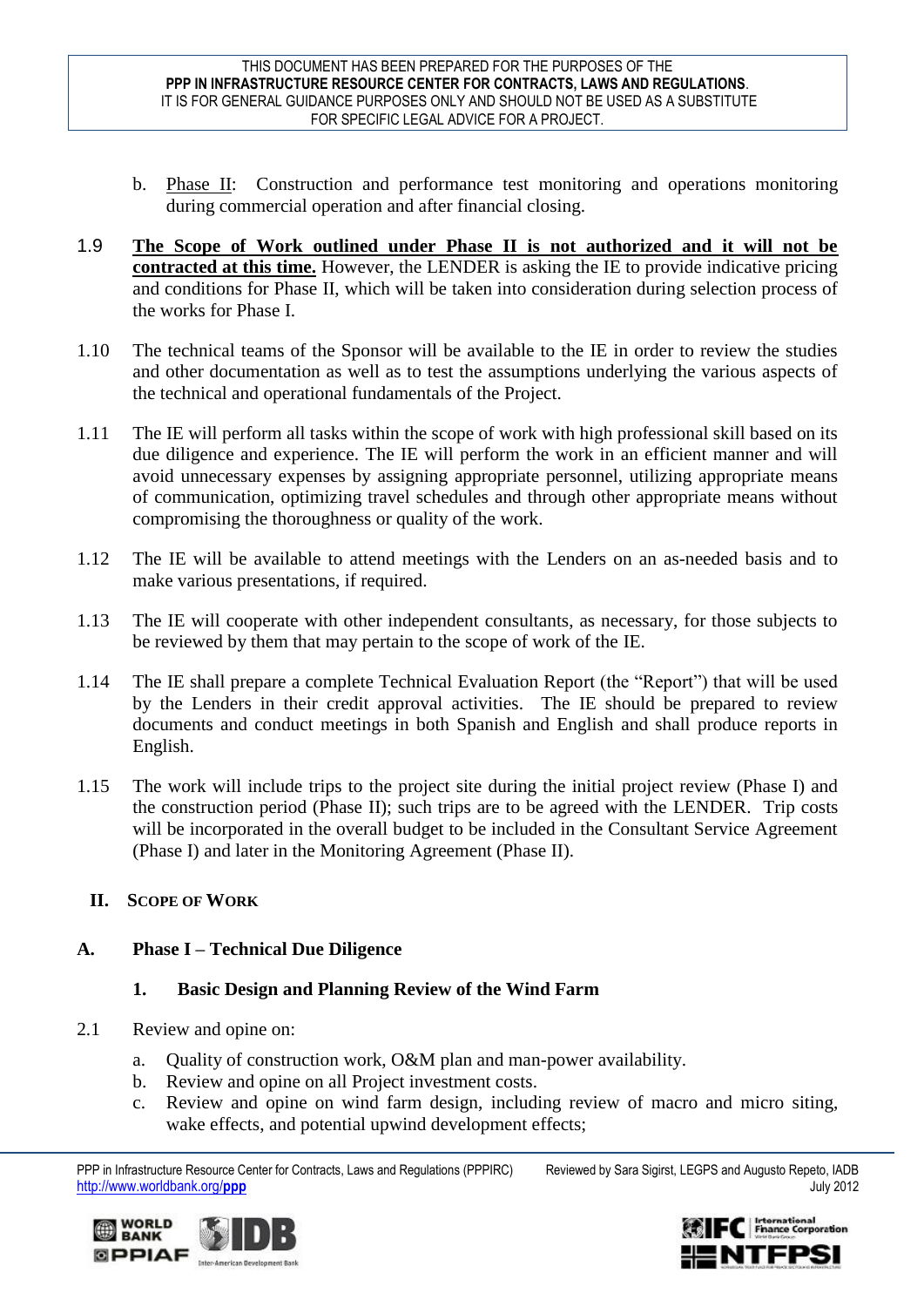- d. Review and opine on foundation design and its suitability for the site (taking into account the seismic characteristics of the area)
- e. Weather conditions at the Project site (which could impact the construction phase)

## **2. Wind Conditions**

- 2.2 Elaborate a wind assessment and energy yield calculation for the Project, including explanation of loss factors and quantification of uncertainty levels (*the IE will assess the thoroughness of this analysis according to the data at hand from the wind reports performed by Sponsor and its methodology of calculation*);
- 2.3 Projection of energy production by a state-of-the-art model used in the industry (Wasp, Windfarmer, WindSim). Estimate of gross and net energy production for P50, P75, P90, P95, and P99 conditions. In performing this task, the IE will:
	- a. Process wind data measurements from Project site.
	- b. Perform quality checks on site wind datasets.
	- c. Review instrument calibration certificates and cross check with data.
	- d. Clean and perform quality checks of purchased long term data, particularly from nearby meteorological stations;
	- e. Prepare elevation model using available dataset.
	- f. Digitize roughness using aerial photographs (if available) and data collected from site.
	- g. Review terrain models.
	- h. Perform long-term correlation using data that is available
	- i. Prepare long-term frequency tables for each measurement position at measurement height and at proposed hub height.
	- j. Prepare wind shear analysis based on site data.
	- k. Prepare turbulence analysis based on site data.
	- l. Prepare extreme wind speed evaluation (50y) based on measured raw data.
	- m. Present summary of turbine specific mean wind speed, ambient turbulence, wake turbulence.

# **3. Technical Evaluation of the Wind Turbines Design and Manufacturer**

- 2.4 Review and opine on:
	- a. The conceptual design, adequacy and performance characteristics of the selected turbine for the wind and weather conditions at the Project site;
	- b. Adequacy of the turbine manufacturer's engineering and design standards and procedures;
	- c. Origin of the different components of the wind turbines;
	- d. Track record of utilized wind turbines and its manufacturer, including past performance of the wind turbine under similar weather conditions, serial defects, etc.;
	- e. Review of performance guarantees (availability, power curve), including guarantees provided by the turbine and other equipment manufacturer;
	- f. The load analysis prepared by the turbine manufacturer. Assess and estimate basic lifetime calculations for all major components of the wind turbine. Independently verify the expected key component load exceedance percentages based on the site specific conditions;

PPP in Infrastructure Resource Center for Contracts, Laws and Regulations (PPPIRC) Reviewed by Sara Sigirst, LEGPS and Augusto Repeto, IADB http://www.worldbank.org/**ppp** July 2012





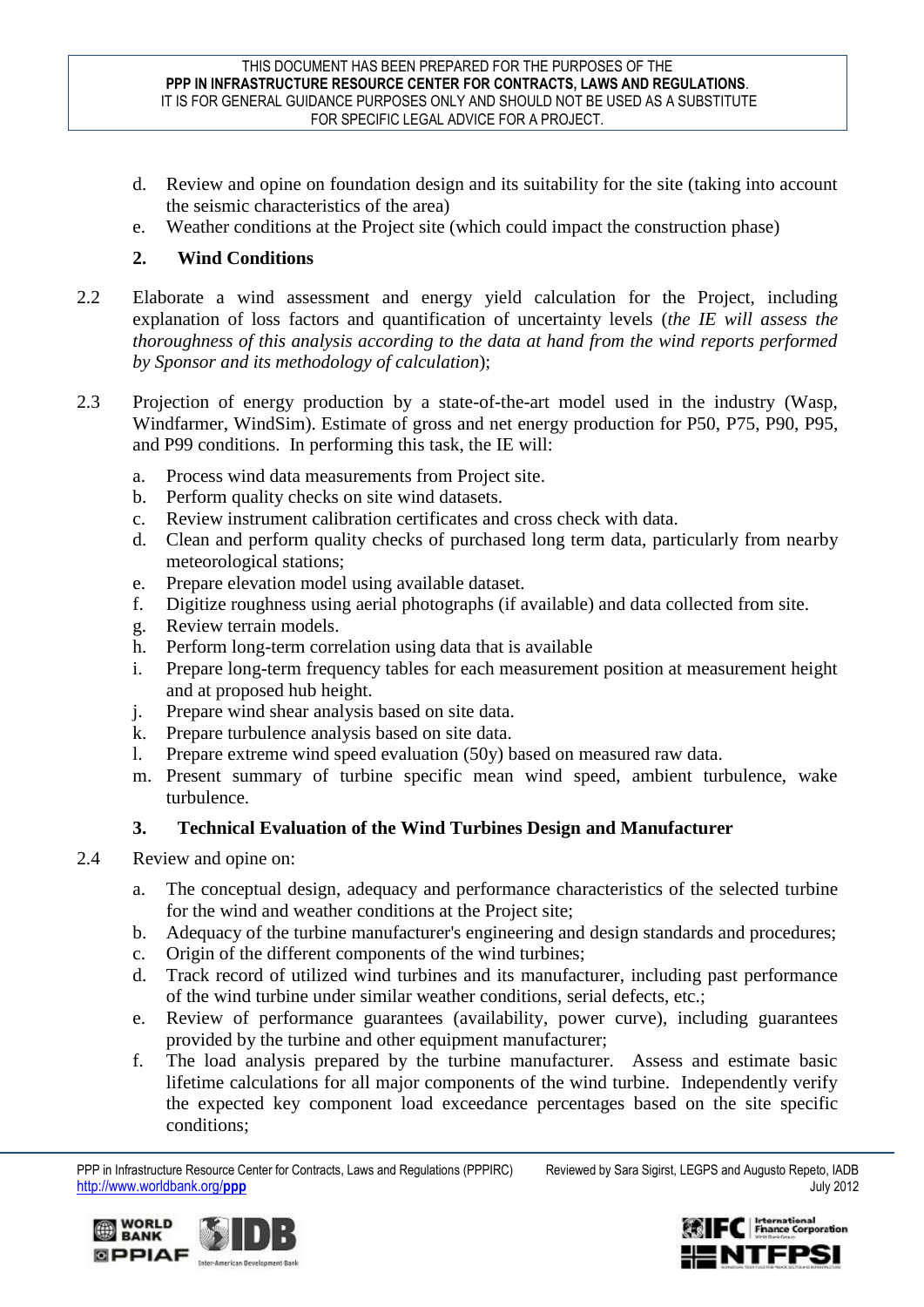- g. Assess and opine on the monitoring program and the preventative and major maintenance program required/recommended for the turbine and other components of the Project;
- h. Status of the wind turbine certificate;
- i. To the extent required by the IE, assess the need to perform a more detailed evaluation of certain components of the wind turbines.<sup>2</sup>

# **4. Technical Review of Grid Connection and Other Electrical Matters**

- 2.5 Review and opine on:
	- a. Ability of the wind farm to comply with grid code requirements;
	- b. The conceptual design and the capability of the selected grid connection and other electrical equipment, especially for application to the wind turbine and its characteristics;
	- c. Origin of major electrical equipment to be used in the Project;
	- d. Power transmission characteristics and network offtake capacity and technical conditions, behavior and operation of the wind farms and individual wind turbine (verify reactive power requirements);
	- e. Track record, operational experiences, and quality control of utilized equipment;
	- f. SCADA system

# **5. Project Documentation and Contractual Provisions**

- 2.6 Review project contracts and opine on technical adequacy, consistency among the contracts and their suitability to achieve Project scope and cash flow projections. It is expected that the main Project contracts will include:
	- a. EPC Contract between Project Company and EPC Contractor;
	- b. Turbine Supply Agreement between Project Company and EPC Contractor;
	- c. O&M Contract between Project Company and O&M Contractor;
	- d. PPA Contract between Project Company and OFFTAKER and any other agreements between Project Company and OFFTAKER related to interconnection and transmission;
	- e. Civil Works Contract between Project Company, EPC Contractor and the civil works contractor (TBD);
	- f. Others
- 2.7 Review of the EPC contract(s), including civil works contractor and other subcontractors, and opine on:
	- a. Conformity with good engineering and construction standards and industry practices;
	- b. Contractors' and/or the Sponsors' experience and their ability to meet contractual requirements, and risk allocation;
	- c. Performance testing and acceptance criteria for the wind farm and each of the individual wind turbines,
	- d. Adequacy of liquidated damages, guarantees, warrantees and indemnities, performance guarantees, bonuses, contract price, and contingencies.

PPP in Infrastructure Resource Center for Contracts, Laws and Regulations (PPPIRC) Reviewed by Sara Sigirst, LEGPS and Augusto Repeto, IADB http://www.worldbank.org/**ppp** July 2012



**WORLD BANK SPPIAF** Inter-American Development Rank

 $\overline{a}$ <sup>2</sup> This may provide IE an opportunity to increase IE's scope of work at IE's discretion.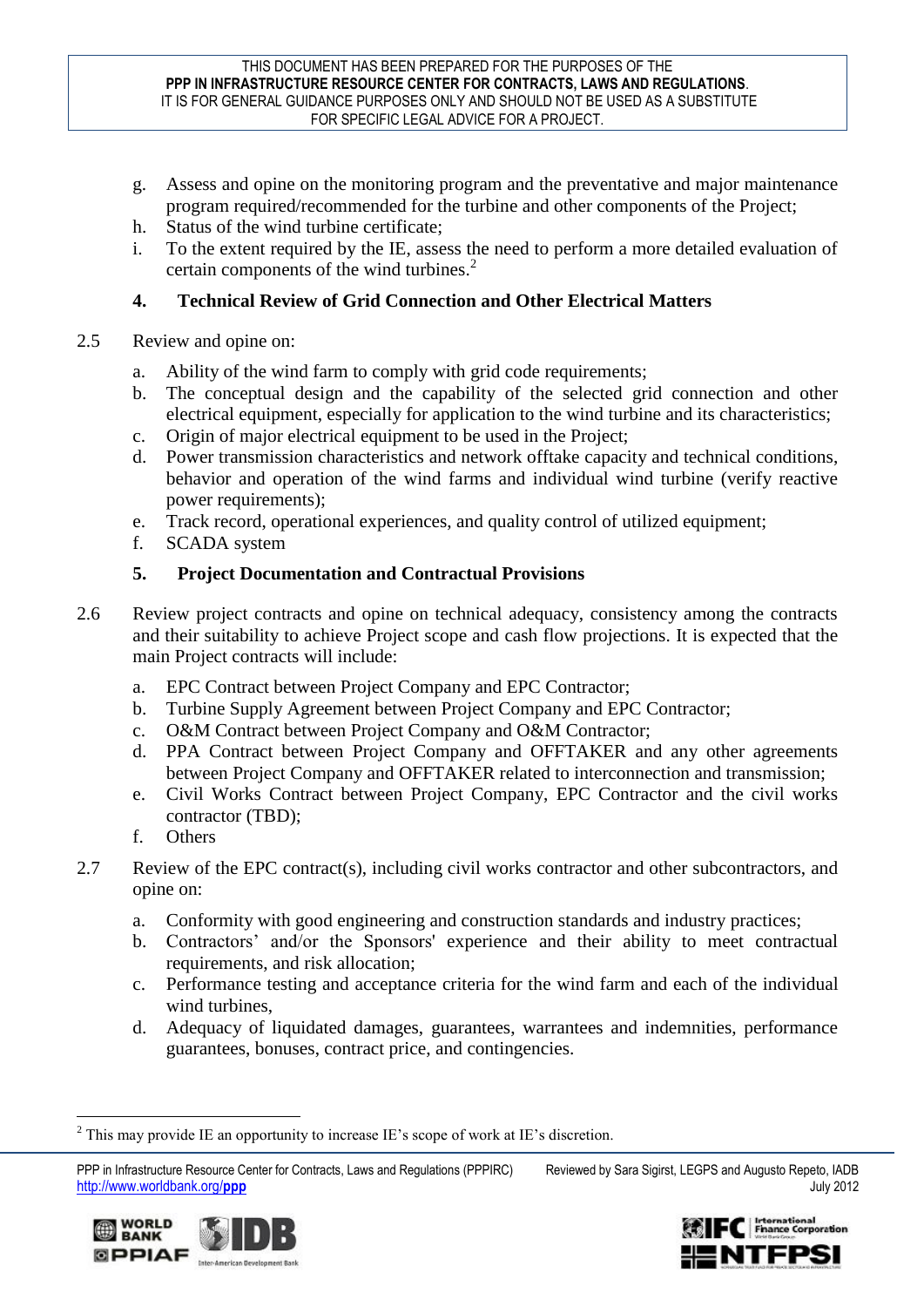- 2.8 Review Power Purchase Agreements and other contracts such as the project concession and grid connection agreement (if any) and opine on:
	- a. Reasonableness of tariff adjustment mechanism;
	- b. Payment terms, including impact of potential shortfalls in energy production;
	- c. Reasonableness of measuring and maintenance provisions under the PPA;
	- d. Performance testing and acceptance criteria for the wind farm;
	- e. Liquidated damages, payment adjustments, force majeure;
	- f. Reasonableness of the termination and/or buy-out provisions.

### **6. Construction and Start-up**

- 2.9 Review and opine on:
	- a. Construction schedule including construction and payment milestones and contractors' and subcontractors' execution plans;
	- b. Assessment of reasonableness of Project Cost estimation (including potential scenarios of cost overruns), including spare parts;
	- c. Safety assurance program;
	- d. Site conditions, including site accessibility as well as adequacy of the available infrastructure (ports, roads, vehicles) to transport to the Project site the different components of the wind farm including the turbines;
	- e. Review of the commissioning and start-up plan including performance testing and acceptance criteria for the wind farm. The IE should plan to observe and attend the full plant commissioning.
	- f. The IE shall provide an independent estimation of the Project completion date as well as recommendation for delay contingencies.

### **7. O&M Program**

- 2.10 Review and opine on:
	- a. The O&M program, including routine and unscheduled maintenance, and review and opine on O&M costs;
	- b. Staffing, start-up, training program, labour management;
	- c. Key staff qualifications, capability and experience, including international exposure/ capabilities and track record;
	- d. Spare parts inventory and availability/risk of shortage (logistical issues);
	- e. Expected major maintenance requirements for the wind farm;
	- f. Construction Contractors support, post completion technical risks;
	- g. Adequacy of turbine availability guarantee.
	- **8. Financial Model**
- 2.11 Review and opine on:

**SPPIAF MANUSCRIPTION** 

**WORLD** 

**BANK** 

a. Technical data inputs and calculations for accuracy, reasonableness and consistency with projection of energy production, project contracts and permits;

PPP in Infrastructure Resource Center for Contracts, Laws and Regulations (PPPIRC) Reviewed by Sara Sigirst, LEGPS and Augusto Repeto, IADB http://www.worldbank.org/**ppp** July 2012



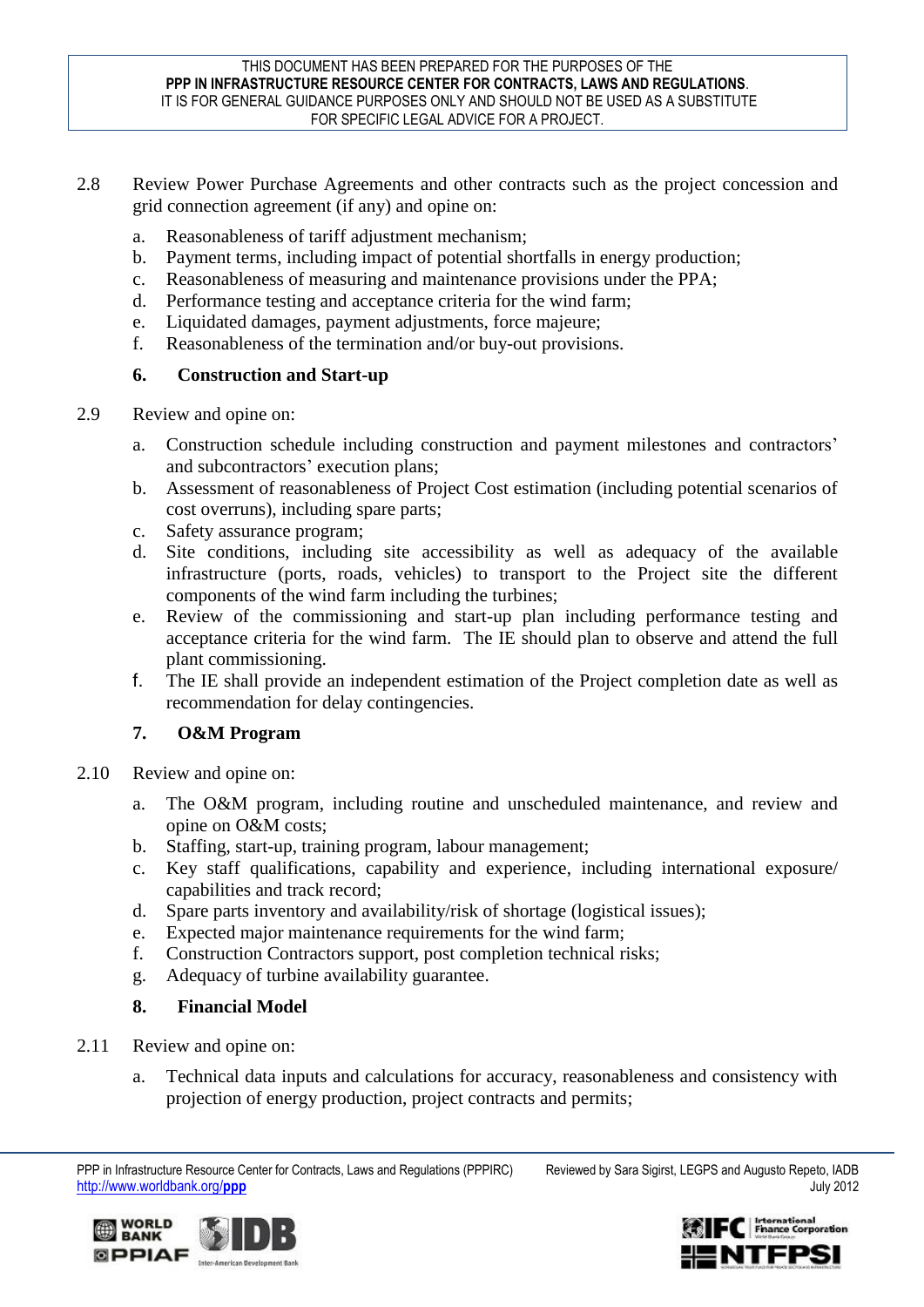- b. Reasonableness and adequacy of parameters of the financial model sensitivity scenarios (including suggesting potential scenarios of turbine availability related to the probability of major maintenance / turbine defects);
- c. The adequacy of the working capital, major maintenance requirements, turbine O&M, inventory of spare parts, projected operating budget for the Project, and other relevant technical aspects that should be considered in the financial model.

### **9. Permits and Licenses**

- 2.12 Review and opine on:
	- a. Use of soil and construction permits;
	- b. Building permit;
	- c. Environmental permits;
	- d. Other required permits and licenses.

### **B. Scope of Work – Phase II**

- 2.13 The IE will serve as a technical adviser to the Lenders throughout the construction period, related to any facets of the Project that may need to rely on the IE's expertise, including such factors as schedule, cost, construction quality, and performance. The IE will help the Lenders verify that the terms of the loan agreement are being met as the Project is built. Work by the IE during the construction phase of the Project will involve monitoring of both the Sponsor's engineering and the contractor's design engineering efforts and the contractor's execution of the construction contract (which includes major equipment procurement, fabrication, transportation and installation) and reporting to the Lenders on construction progress. In addition to receiving and reviewing monthly written progress reports from the Sponsor (and/or contractor), the IE will provide part-time observation on site (level depends on the needs of the Lenders and on the recommendation of the IE), review results of quality control testing, provide on-site monitoring of equipment testing, and provide independent certification of turbine-generator acceptance test results.
- 2.14 The IE will typically receive and review detailed progress reports and loan disbursement requests. Monthly or quarterly disbursement requests along with supporting invoice documentation will be reviewed and, if found acceptable, will be certified by the IE for release of payments. Among other items of a business nature, the certificates verify for the Lenders the following:
	- a. contractor's actual progress versus reported progress for the period reported;
	- b. actual construction progress versus scheduled progress per the loan agreement;
	- c. status of final design or design changes;
	- d. compliance of construction work with permits and with LENDER environmental guidelines;
	- e. that disbursements are consistent with actual observed progress;
	- f. that construction is in accordance with contract requirements.





PPP in Infrastructure Resource Center for Contracts, Laws and Regulations (PPPIRC) Reviewed by Sara Sigirst, LEGPS and Augusto Repeto, IADB http://www.worldbank.org/**ppp** July 2012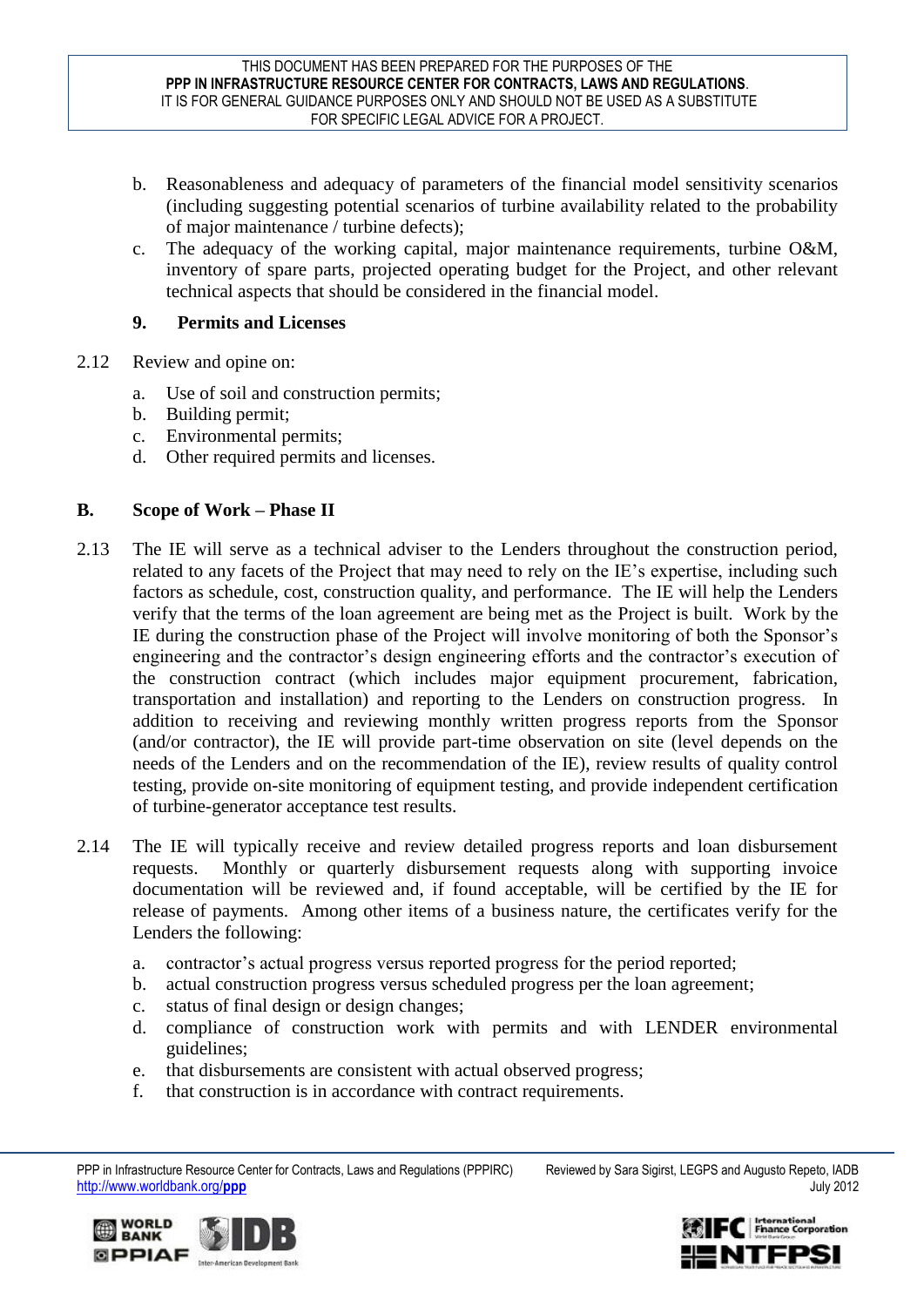#### THIS DOCUMENT HAS BEEN PREPARED FOR THE PURPOSES OF THE **PPP IN INFRASTRUCTURE RESOURCE CENTER FOR CONTRACTS, LAWS AND REGULATIONS**. IT IS FOR GENERAL GUIDANCE PURPOSES ONLY AND SHOULD NOT BE USED AS A SUBSTITUTE FOR SPECIFIC LEGAL ADVICE FOR A PROJECT.

- 2.15 The IE will have responsibility for advising the Lenders on any situation that might arise that could impact successful completion of the Project.
- 2.16 For each periodic review of the Project, the Independent Engineer will:
	- a. conduct an on-site inspection to assess the quality of the work completed to date;
	- b. review the EPC contractor's periodic progress report;
	- c. evaluate the actual quality control procedures implemented and advise if, in its opinion, the Quality Control/Quality Assurance program of the EPC contractor is appropriate and adequate with respect to Project site conditions and typical of industry practice;
	- d. review and attest to the veracity of the loan disbursement requests and actual invoices;
	- e. review and assess Project change orders;
	- f. review the status of the construction completion schedule and budget;
	- g. review the status of the Project compliance with applicable permits and licenses;
	- h. review other items listed in the Terms of Reference.
- 2.17 The IE will provide a letter report addressing each of the above items after each site visit, along with any disbursement request approvals desired by the LENDER.
- 2.18 During the start-up and acceptance testing of the Project, the IE will typically report to the Lenders regarding the contractors' adherence to performance tests as stated in the construction contract. Additionally, the IE will review results as compared to contract guarantees and will certify test results and determine the validity of any buy-down amounts that may be applicable. Upon completion of construction, the IE will conduct an on-site review, and if found acceptable, certify final project completion.
- 2.19 For the Project, the IE will perform the following services on behalf of the LENDER:
	- a. Verify that Project construction and equipment installation is substantially complete. At this point of construction, only generating unit start-up and testing activities will remain. This verification will coincide following the witness of start-up and testing of the final unit and completion of the punch list.
	- b. Witness-start-up and testing of the units. For the first unit, during the site visit, the IE will evaluate the testing procedure for adequacy and verification of unit performance guarantees, as well as witness the testing of the first unit.
	- c. Evaluate test results for comparison with the unit and Project performance guarantees. This typically will include maximum unit generating capacity, and generating unit efficiency under different wind speeds. This will be accomplished in two steps; the test results of the first unit will be evaluated after the site visit, and the test results of the other unit will be evaluated upon completion of its tests. Evaluate other tests if applicable.
	- d. Verify that all major permits have been obtained and are in full force and effect and identify what major permits have not been obtained, if any, and comment, from a technical perspective, on the likelihood that they may or may not be able to be obtained in a timely manner
	- e. Recommend Project Acceptance, based on verification of the completion of construction, and the results of the testing. A letter report will be prepared providing the IE's evaluation of the test results and recommendations for Project acceptance.

PPP in Infrastructure Resource Center for Contracts, Laws and Regulations (PPPIRC) Reviewed by Sara Sigirst, LEGPS and Augusto Repeto, IADB http://www.worldbank.org/**ppp** July 2012





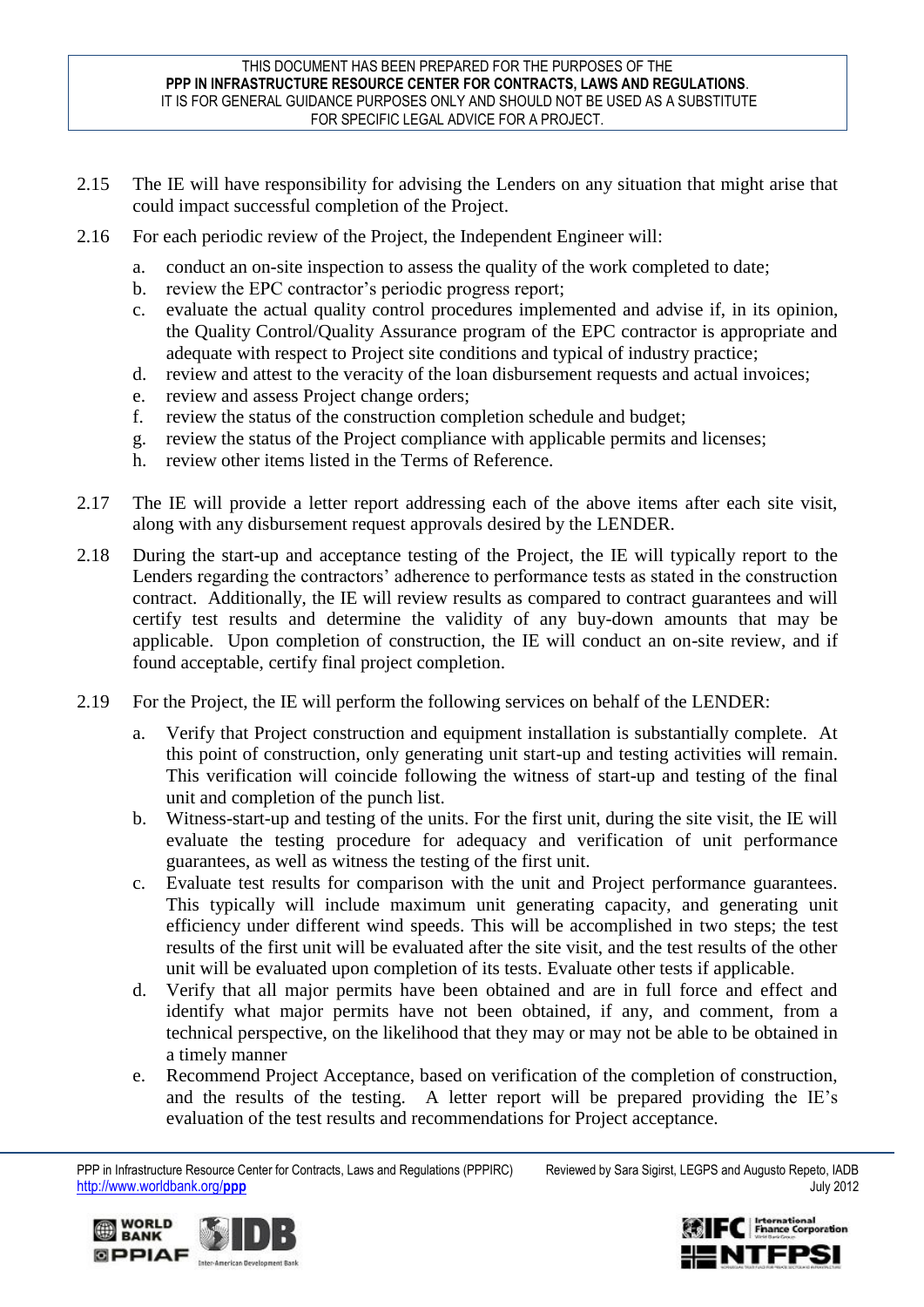- 2.20 During the construction period, it is estimated that the IE will need to visit the Project site on three occasions as follow:
	- a. During construction of turbine foundations;
	- b. During installation and commissioning of wind turbines;
	- c. At commissioning to the Project under the PPA.
- 2.8 Following completion of the initial year of operation after construction, the IE will conduct annual operational review of the Project on behalf of the Lenders. The operation review will include:
	- obtain and review basic Project O&M costs and data from the Project's owner and operator;
	- conduct an on-site inspection of the Project and review O&M procedures, activities, and eventual problems with Project operators;
	- evaluate Project energy production, comparing actual versus expected performance;
	- evaluate Project annual O&M budgets, comparing actual costs versus expected costs, and the reasons for any differences;
	- provide a letter report with the results of the operation review, including observations, assessments, recommendations and conclusions;
	- verify that all major permits have been obtained and are in full force and effect and identify what major permits have not been obtained, if any, and comment, from a technical perspective, on the likelihood that they may or may not be able to be obtained in a timely manner;
	- Other items to be included as part of the terms of the loan.
- 2.9 The LENDER reserves the right to modify the scope of work for Phase II as a result of the work performed under Phase I.

### **III. REPORTS TO BE DELIVERED BY THE INDEPENDENT ENGINEER**

- 3.1 Phase I—Technical Due Diligence
	- Draft Technical Evaluation Report
	- Final Technical Evaluation Report.
- 3.2 Phase II—Construction Monitoring and Project Completion Verification
	- Construction Progress Reports
	- Project Completion Verification
	- Monitoring During Operation Period through the term of the loan
- 3.3 In addition to the above, there will be Engineering certificates issued at:
	- each loan disbursement
	- at commercial acceptance of the Project





PPP in Infrastructure Resource Center for Contracts, Laws and Regulations (PPPIRC) Reviewed by Sara Sigirst, LEGPS and Augusto Repeto, IADB http://www.worldbank.org/**ppp** July 2012